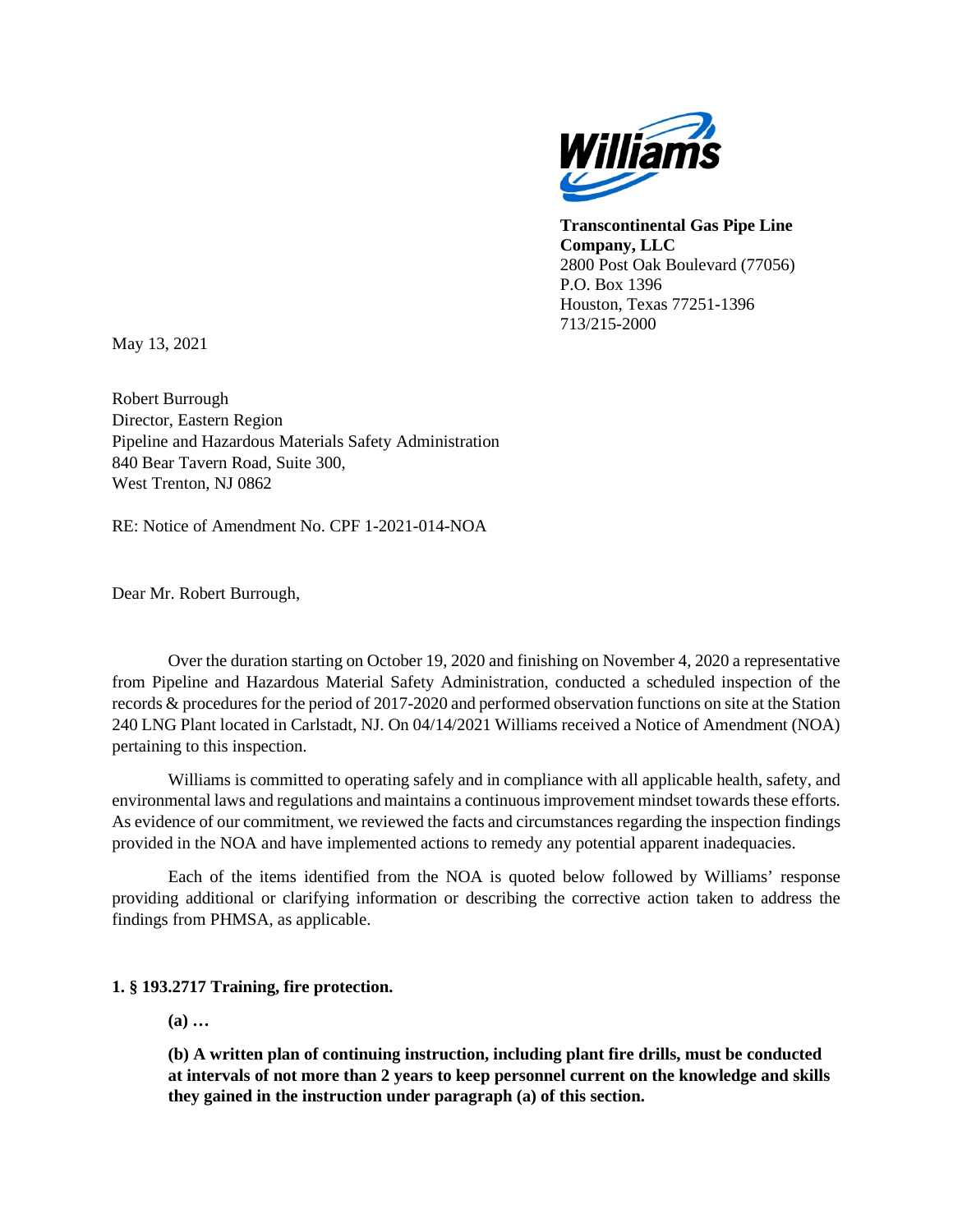*"Transco's procedures for training were inadequate. Specifically, Transco's 53.00.04.2-Emergency Plans and Preparedness Manual Review & Training and 53.00.04.1-Conduct Fire Drill (Fire Protection Procedures) failed to include details on fire protection training for operation, maintenance, and supervisory personnel…* 

*…in accordance with § 193.2717(b). Transco must revise its procedures to include requirements for these personnel to participate in refresher fire protection training, including fire drills."*

### **Williams Response:**

The codified requirement of §193.2717(b) is to keep personnel current on the knowledge and skills they gained in the instruction under §193.2717(a).

The procedure titled, "Station 240 LNG - Conduct Fire Drill  $-2Y''$ <sup>1</sup> does include provisions requiring fire drills in contrast to the deficiency cited by PHMSA; however, Transco agrees in principle with the cited procedural deficiency specific to refresher training.

Williams internal policy is for its personnel to only fight incipient stage fires as it does not have an industrial fire brigade and relies upon local Emergency Responders to perform these functions, as discussed during clarification questioning.

Williams has updated the procedures titled, "Station 240 LNG - Conduct Fire Drill –  $2Y''$  & "Station 240 LNG - Training - Fire Protection – Initial Training and 2Y Refresher"2 to add additional details and address the remaining concerns cited by PHMSA.

### **These two procedures are enclosed with this response.**

# **2. § 193.2605 Maintenance procedures.**

**(a) …** 

**(b) Each operator shall follow one or more manuals of written procedures for the maintenance of each component, including any required corrosion control…**

*"Transco's maintenance procedures were inadequate. Specifically, Transco's 53.00.18- LNG Tank Inspections (Tank Inspection Procedure) failed to provide details for inspecting or testing liquefied natural gas storage tanks in accordance with § 193.2623(b).*

*During the inspection, the PHMSA inspector requested Transco's procedures regarding inspecting liquefied natural gas storage tanks, and Transco provided its Tank Inspection Procedure. Section C of the Tank Inspection Procedure discussed frequencies and limited details for performing certain inspection or testing activities relative to foundation and tank movement, inner tank leakage and effectiveness of insulation. However, it lacked detailed procedures addressing how these liquefied natural gas storage tank inspections or tests are actually performed, particularly regarding inner tank leakage, frost heave, and effectiveness of insulation."*

<sup>1</sup> Formerly titled "53.00.04.1 – Conduct Fire Drill".

<sup>2</sup> Procedure formerly titled "53.00.27 – UPM2029366 – 11126 Training – Fire Protection – Initial Training and 2 Yr Refresher."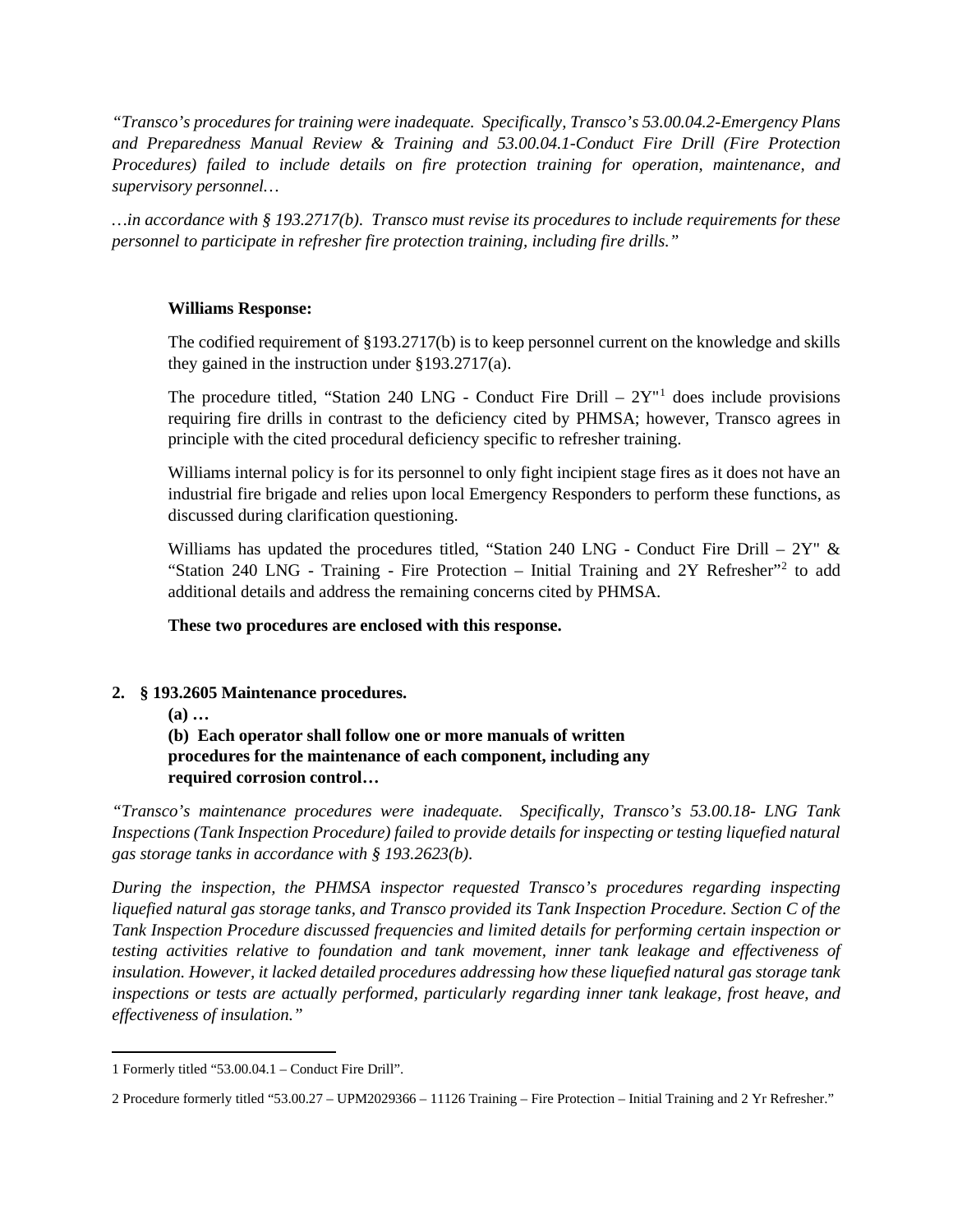### **Williams Response:**

During the Inspection, the procedure titled, "Station 240 LNG - LNG Tank Inspection 1Y, Conditional"3 was reviewed and the respective records from the inspections defined within the procedure were also reviewed.

Regarding inner tank leakage and effectiveness of insulation, the procedure references the 5-year LNG Tank Inspection, for which the 2019 report was reviewed by PHMSA. Transco agrees that its procedures needed to be updated to better align with the cited regulatory provision. However, it is worth noting some additional items discussed on this topic during the inspection.

Page 22 of this report summarizes how this process is performed via a thermographic study of the two LNG tanks and describes the inspection methodology applicable for both inner tank leakage and effectiveness of insulation. Additionally, Operators perform observations for cold spots on the LNG tank exteriors as part of the operator rounds. Any indications of frost accumulation on the exterior of the LNG tanks is an indication of potential inner tank leakage or ineffective insulation.

Regarding frost heave, Station 240 LNG tanks are built on raised foundations. This tank design does not experience the same risk from frost heave as other cryogenic tanks that have foundations that are in contact with the earth and can cause cryogenic temperatures to penetrate the foundation and freeze the earth below them.

The procedure titled, "Station 240 LNG - LNG Tank Inspection 1Y, Conditional" has been updated to provide details addressing the concerns cited by PHMSA.

### **This procedure has been enclosed with this response.**

### **3. § 193.2605 Maintenance procedures.**

**(a) …** 

# **(b) Each operator shall follow one or more manuals of written procedures for the maintenance of each component, including any required corrosion control…**

*"Transco's maintenance procedures were inadequate. Specifically, Transco's 07.47.501.OG Atmospheric Special Consideration Plan, dated 10/24/19 (SC AC Plan) failed to state the required inspection frequencies for atmospheric corrosion inspections, in accordance with § 193.2635(d).* 

*Section 193.2635(d) states that "Each component that is protected from atmospheric corrosion must be inspected at intervals not exceeding 3 years.*

*…*

*Transco's procedures were contradictory to one another in that they required different inspection frequencies for the inspection of atmospheric corrosion. Specifically, the SC AC Plan discussed a 9-year frequency for inspecting certain piping, while the OG AC Procedure specified a 3-year interval for onshore LNG facilities. Additionally, the 9-year inspection frequency of Transco's special consideration piping failed to meet the 3-year inspection interval requirement for components protected from atmospheric corrosion.* 

<sup>3</sup> Procedure formerly titled, "53.00.18 – UPM2029183 – 471 – LNG Tank Inspections – 1 YR, 5 YR, Varying".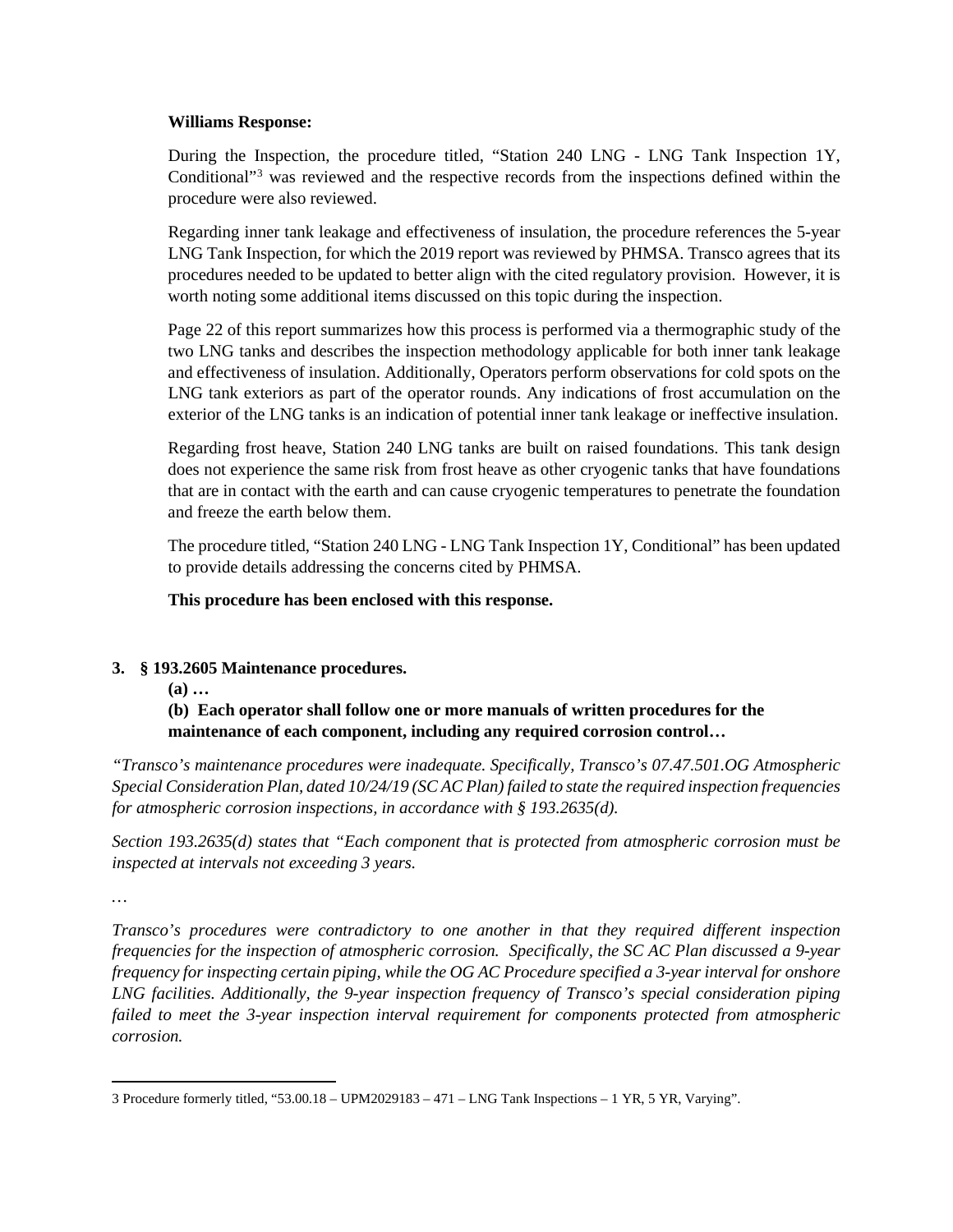*When the PHMSA inspector asked Transco about the 9-year inspection interval for special consideration piping, Transco re-iterated that this piping was inspected per its procedure, at the required 9-year frequency.* 

*Therefore, Transco failed to state in its maintenance procedures the required inspection frequencies for inspection of atmospheric corrosion in accordance with § 193.2635(d), as required by § 193.2605(b). Transco must revise its maintenance procedures to require consistent frequencies for atmospheric corrosion inspections at intervals complying with § 193.2635(d)."*

#### **Williams Response:**

Williams believes that the corrosion control process is compliant with applicable regulatory requirements and therefore attempted to communicate this through the engagement with the PHMSA Inspector via teleconference after the Preliminary Findings were issued on 12/01/2020. The issue summary for this item did not specify the 9-year interval as the primary concern but the teleconference was requested by Williams to seek additional information and the Inspector provided this clarification.

The regulatory basis for the 9-year program of scheduled maintenance is substantiated via §193.2625(b)(2). Section §193.2625 offers two methods which can be utilized for meeting the minimum corrosion control requirements. Section §193.2625(b) is provided below for reference:

"§193.2625 Corrosion protection.

…

(b) Components whose integrity or reliability could be adversely affected by corrosion must be either—

(1) Protected from corrosion in accordance with §193.2627 through §193.2635, as applicable; or

(2) Inspected and replaced under a program of scheduled maintenance in accordance with procedures established under §193.2605."

The first method provided via  $\S 193.2625(b)(1)$  prescribes the corrosion control requirements codified in sections §193.2627 through §193.2635. Williams utilizes this methodology for atmospheric corrosion inspection of components not covered under a §193.2625(b)(2) program of scheduled maintenance. These 3-year atmospheric corrosion inspection records were reviewed during the inspection.

The second method is provided via §193.2625(b)(2) which requires components whose integrity or reliability could be adversely affected by corrosion to be inspected and replaced under a program of scheduled maintenance in accordance with procedures established under §193.2605.

PHMSA's alleged deficiency is believed to be based upon a misunderstanding of the regulatory basis for the 9-year program of scheduled maintenance for components under thermal insulation, which is based upon the option provided via  $\S 193.2625(b)(2)$ . Through choosing this option for its components under thermal insulation, Williams inspects and replaces components upon a program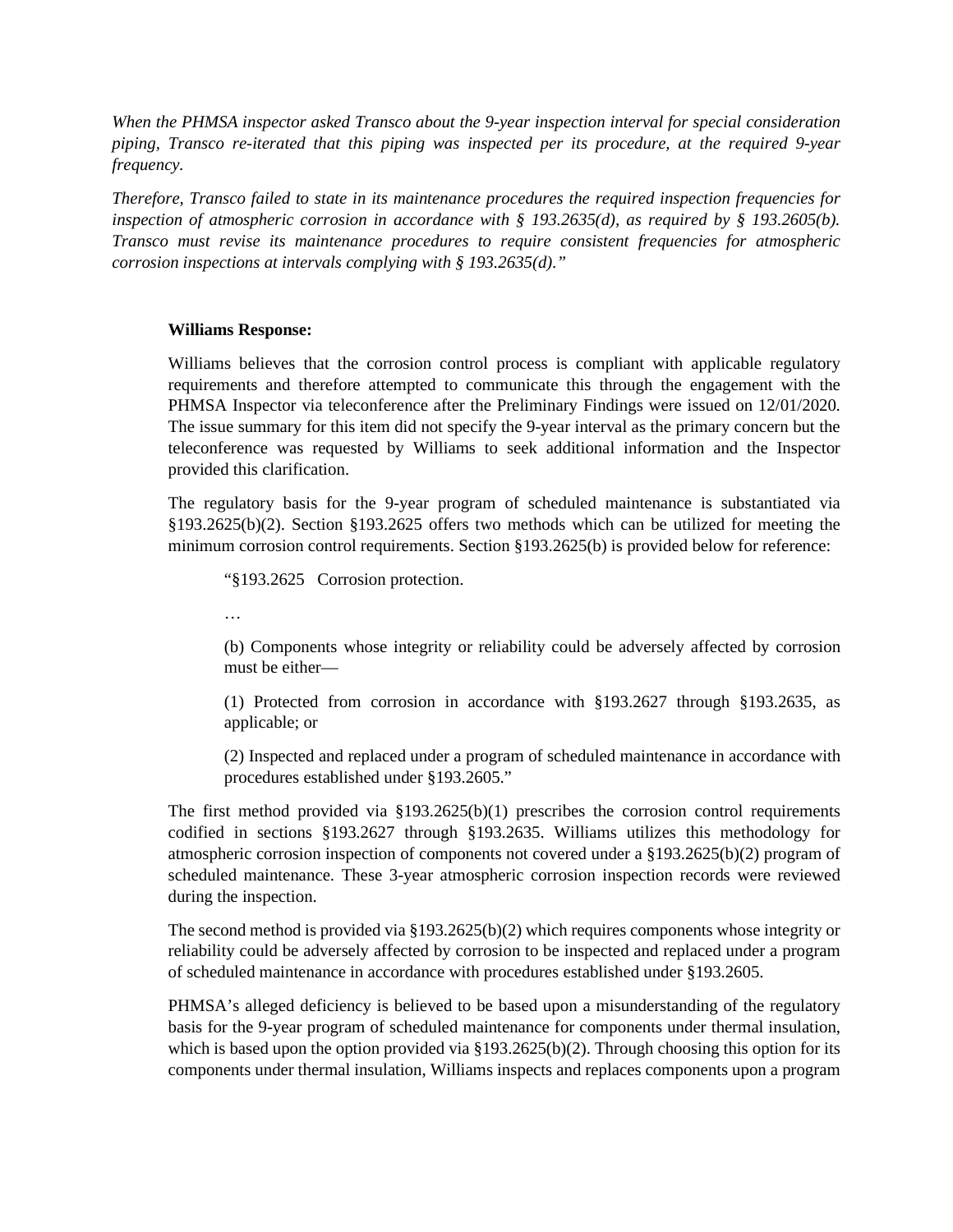of scheduled maintenance. This program consists of a 9-year integrity assessment to determine the state of the components covered and whether mitigative action or replacement is required.

This process is described in the procedure titled, "53.00.21\_M\_476\_Station 240 – Corrosion – Atmospheric Inspection" which references the procedure titled, "07.47.007-OG – Onshore Atmospheric Corrosion Inspection" which subsequently references the procedure titled, "07.47.501-OG – Atmospheric Special Consideration Plan".

Williams realized through investigation of this Item #3 that the regulatory justification for this program of scheduled maintenance is not immediately intuitive to a 3rd party reviewer who is not familiar with the site-specific Station 240 Safety Program. Rigorous efforts have been made to simplify the Station 240 procedures to clearly present the basis and applicability of the 9-year program.

**Due to the complexity of this effort involving the consolidation of five procedures and the need for adequate reviews and communication to impacted personnel, Williams is requesting a 60-day extension to complete and publish these updates. When complete, copies will be provided to PHMSA.** 

### **4. § 193.2503 Operating procedures.**

**Each operator shall follow one or more manuals of written procedures to provide safety in normal operation and in responding to an abnormal operation that would affect safety. The procedures must include provisions for:** 

**(a) …** 

### **(c) Recognizing abnormal operating conditions.**

*"Transco's operating procedures were inadequate. Specifically, Transco's 53.00.03-Monitoring for Hazardous Conditions and LNG Plant Procedures Manual Station 240, dated 11/27/18, (collectively, Procedures) failed to include details for recognizing abnormal operating conditions.* 

*During the inspection, the PHMSA inspector requested Transco's procedures regarding abnormal operating conditions. Transco provided its Procedures which mention abnormal operation conditions. The Procedures discussed tank and vaporizer abnormal operating conditions. However, the Procedures did not provide guidance on how Transco personnel recognize abnormal operating conditions, nor do they define or list abnormal operating conditions that may exist at other portions of the LNG plant.*

*When the PHMSA inspector requested if there were additional procedures or guidance related to abnormal operating conditions, Transco was not able to provide any additional information.* 

*Therefore, Transco failed to include details in its operating procedures for recognizing abnormal operating conditions in accordance with § 193.2503(c). Transco must amend its Procedures to include these details."*

### **Williams Response:**

The cited language from §193.2503 requires Operators to be able to recognize and respond to Abnormal Operating Conditions. Williams has created a site-specific definition for what it considers to be AOCs within its newly published procedure titled "Station 240 LNG - Recognizing Abnormal Operating Conditions" created in response to PHMSA's cited concern. This procedure